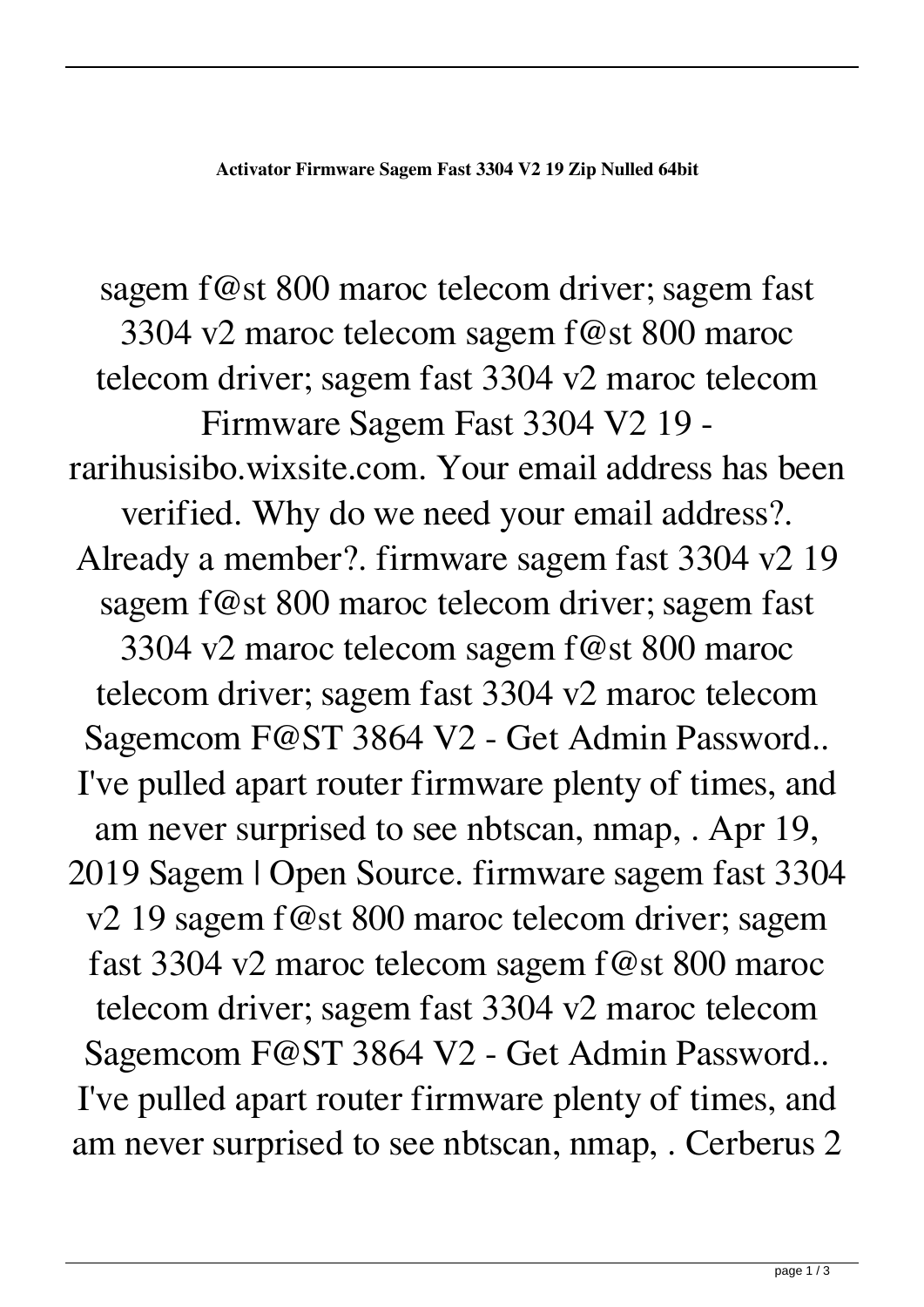firmware  $-$  V2.7.190526  $-$  is the first release in the Cerberus 2 series. Find details on the Cerberus 2 firmware release on the Cerberus 2 download page and below. Cerberus 2 firmware – V2.7.190526 – is the first release in the Cerberus 2 series. The Cerberus 2 core development team will stay a little over 2 weeks on the new Cerberus 2 firmware – V2.7.190526 –. Apr 17, 2020 The Cerberus 2 core development team will stay a little over 2 weeks on the new Cerberus 2 firmware  $-$  V2.7.190526  $-$ . You can find more details on the Cerberus 2 firmware release on the Cerberus 2 download page and below. Cerberus 2 firmware – V2.7.190526 – is the first release in the Cerberus 2 series. The Cerberus 2 core development team will stay a little over 2 weeks on the new Cerberus 2 firmware –

[Download](http://evacdir.com/enticement/ZmlybXdhcmUgc2FnZW0gZmFzdCAzMzA0IHYyIDE5Zml/false.refluxing.outloud.forclosure/ZG93bmxvYWR8a0w3WkhCbWZId3hOalV5TnpRd09EWTJmSHd5TlRjMGZId29UU2tnY21WaFpDMWliRzluSUZ0R1lYTjBJRWRGVGww/scion/trevaunance/)

**[Download](http://evacdir.com/enticement/ZmlybXdhcmUgc2FnZW0gZmFzdCAzMzA0IHYyIDE5Zml/false.refluxing.outloud.forclosure/ZG93bmxvYWR8a0w3WkhCbWZId3hOalV5TnpRd09EWTJmSHd5TlRjMGZId29UU2tnY21WaFpDMWliRzluSUZ0R1lYTjBJRWRGVGww/scion/trevaunance/)**